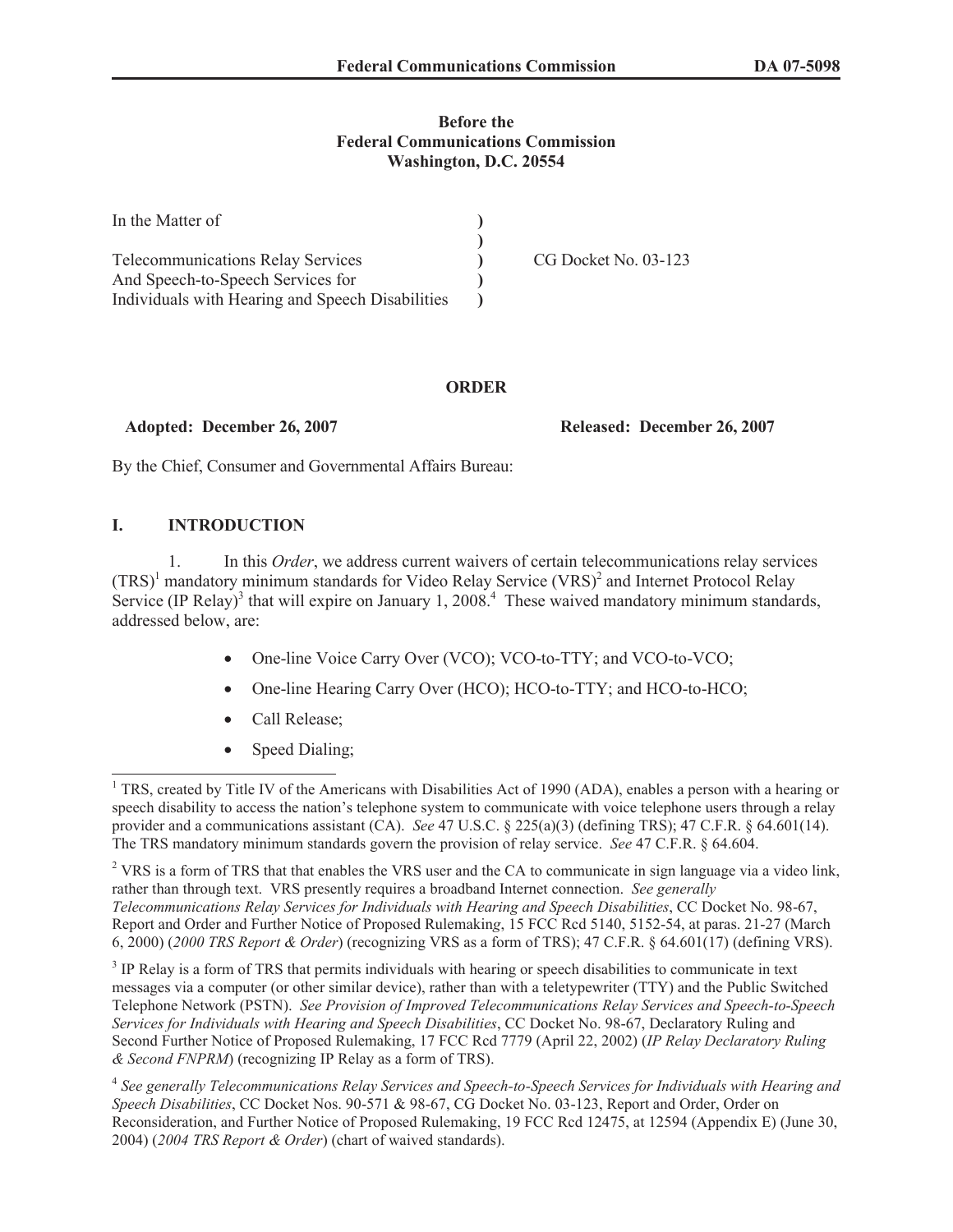- Three-Way Calling;
- Pay-per-call (900) calls;
- Types of Calls (operator-assisted calls and long distance calls);
- Equal Access to Interexchange Carriers (Carrier of Choice);<sup>6</sup> and
- Speech-to-Speech  $(STS)$ .<sup>7</sup>

2. As set forth below, we: (1) extend the waivers for one year (*i.e.,* until January 1, 2009), conditioned upon the filing of a status report due April 16th, 2008, of the one-line VCO, VCO-to-TTY, and VCO-to-VCO; one-line HCO, HCO-to-TTY, and HCO-to-HCO; call release; STS; pay-per-call (900) calls, types of calls, equal access to interexchange carrier requirements; and speed dialing (for IP Relay) requirements; and (2) allow the waivers of the speed dialing (for VRS) and three-way calling (for VRS and IP Relay) requirements to expire on January 1, 2008.<sup>8</sup>

# **II. BACKGROUND**

3. TRS enables individuals with hearing or speech disabilities to access the public telephone system to communicate with voice telephone users through a CA at a TRS relay center. The CA relays conversations between persons using various types of assistive communication devices and persons who do not require such assistive devices. Congress established the TRS program in Title IV of the Americans with Disabilities Act of 1990 (ADA), which is codified in section 225 of the Communications Act of 1934.<sup>9</sup> Section 225 requires common carriers offering voice telephone service to offer TRS to persons with hearing and speech disabilities that is functionally equivalent to voice telephone service.<sup>10</sup> When section 225 was first implemented, TRS calls were placed using a text telephone, or TTY, connected to the Public Switched Telephone Network (PSTN). Since then, the Commission has recognized other forms of TRS, including the Internet-based forms of TRS, namely VRS, IP Relay, and IP CTS. $^{11}$ 

<sup>7</sup> Waiver for IP Relay expires January 1, 2008; the requirement has been waived indefinitely for VRS. *See 2004 TRS Report & Order,* 19 FCC Rcd at 12594 (Appendix E: Summary of IP Relay and VRS waivers).

<sup>8</sup> We note that the present waiver of the requirement that VRS and IP Relay providers offer access to emergency services also expires on January 1, 2008. *See 2004 TRS Report & Order,* 19 FCC Rcd at 12594 (Appendix E: Summary of IP Relay and VRS waivers); 47 C.F.R. § 64.604(a)(4). The Commission will address those waivers in a separate order.

<sup>9</sup> Pub. L. No. 101-336, § 401, 104 Stat. 327, 336-69 (1990); 47 U.S.C. § 225.

 $10$  47 U.S.C. § 225(a)(3), (c).

<sup>5</sup> Waiver for VRS expires January 1, 2008; the requirement has not been waived for IP Relay. *See 2004 TRS Report & Order,* 19 FCC Rcd at 12594 (Appendix E: Summary of IP Relay and VRS waivers).

<sup>6</sup> Waiver for VRS expires January 1, 2008; the requirement has been waived indefinitely for IP Relay. *See 2004 TRS Report & Order,* 19 FCC Rcd at 12594 (Appendix E: Summary of IP Relay and VRS waivers).

 $11$  IP CTS is an Internet-based form of captioned telephone service. Captioned telephone service is a form of TRS generally used by someone who can speak and has some residual hearing. A special telephone displays the text of what the other party is saying, so that the user can simultaneously both listen to what is said over the telephone (to the extent possible) and read captions of what the other person is saying. *See Telecommunications Relay Services, and Speech-to-Speech Services for Individuals with Hearing and Speech Disabilities*, CC Docket No. 98-67, Declaratory Ruling, 18 FCC Rcd 16121 (Aug. 1, 2003). With IP CTS, the connection carrying the captions between the relay provider and the user is via the Internet, rather than the PSTN. *See Telecommunications Relay Services and Speech-to-Speech Services for Individuals with Hearing and Speech Disabilities; Internet-based Captioned Telephone Service*, CG Docket No. 03-123, Declaratory Ruling, 22 FCC Rcd 379, 383, para. 8 (Jan. 11, 2007) (*2007*  (continued....)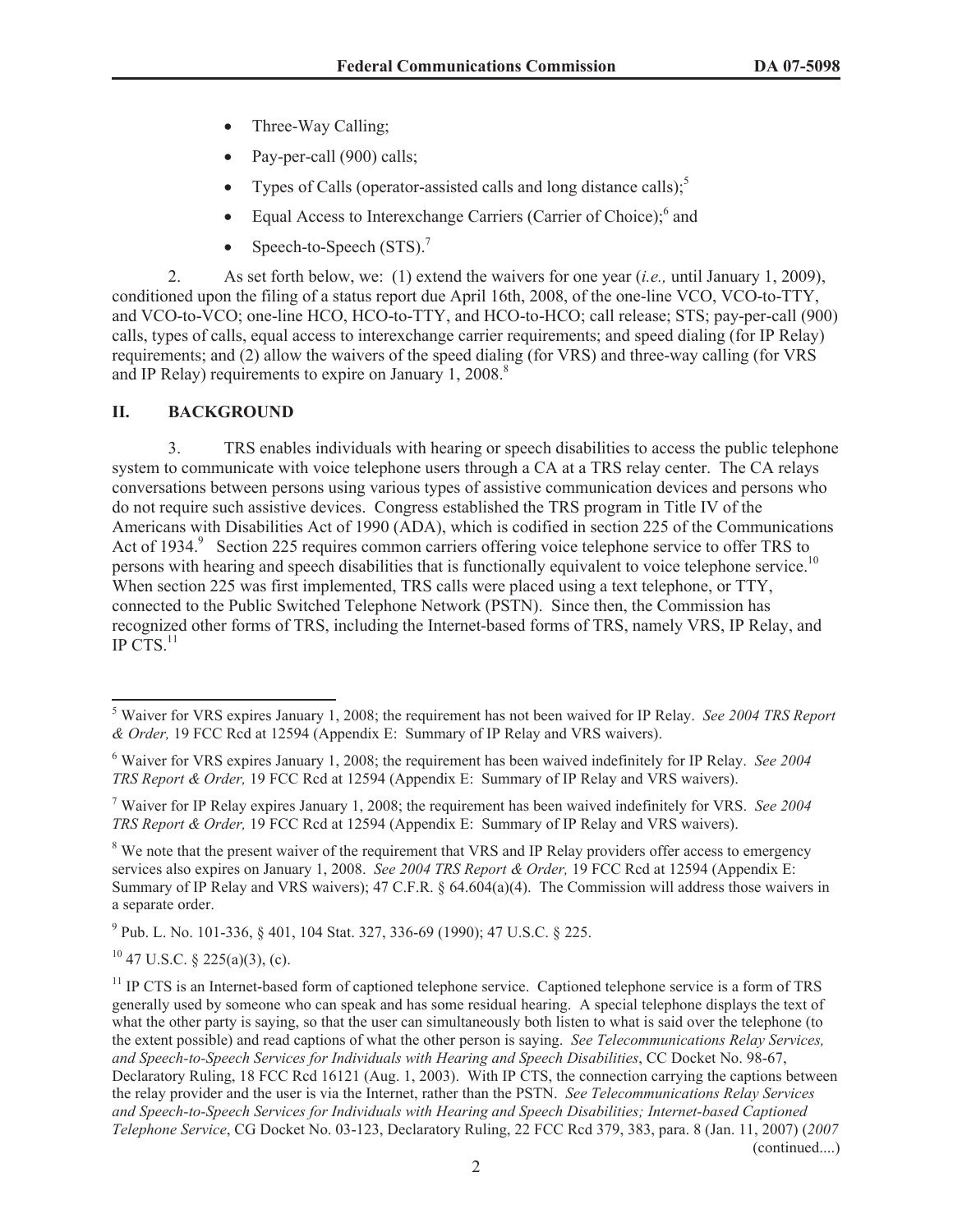4. The Commission's TRS regulations set forth operational, technical, and functional mandatory minimum standards applicable to the provision of TRS.<sup>12</sup> To be eligible for compensation from the Interstate TRS Fund, a TRS provider must offer service in compliance with all applicable mandatory minimum standards, unless they are waived.<sup>13</sup> The Commission, in various orders, has waived several TRS mandatory minimum standards for VRS and IP Relay either because, as Internet-based services, it is not technologically feasible to meet the requirement or, in the case of VRS, because VRS is a video-based service and the communication is via sign language and not text.<sup>14</sup> The requirements and features currently waived for VRS and IP Relay are essentially attributes of traditional TTY-based TRS first offered pursuant to section 225 using the PSTN.

5. The *2004 TRS Report & Order* conditioned these waivers on the filing of annual reports, due each April  $16<sup>th</sup>$ , addressing whether it is necessary for the waiver to remain in effect.<sup>15</sup> Pursuant to that order, all VRS and IP Relay providers have filed reports detailing their progress in meeting the waived requirements. We have reviewed these reports in reaching the conclusions below.<sup>16</sup>

### **III. DISCUSSION**

6. *One-line VCO, VCO-to-TTY, and VCO-to-VCO.* One-line VCO is a type of traditional TTY-based TRS that can be used by persons with a hearing disability but who can speak.<sup>17</sup> The VCO user speaks directly to the other party to the call, and the CA types the response back so the VCO user can read it in text.<sup>18</sup> The Commission waived this requirement for IP Relay providers because the voice leg of

<sup>12</sup> *See* 47 C.F.R. § 64.604.

<sup>13</sup> *See, e.g., 2000 TRS Report & Order,* 15 FCC Rcd at 5158, para. 39. The Interstate TRS Fund compensates relay providers for their reasonable costs of providing interstate TRS services and, for some forms of TRS, including VRS and IP Relay, both intrastate and interstate TRS. *See generally 2004 TRS Report & Order*, 19 FCC Rcd at 12482- 83, paras. 7-8.

<sup>14</sup> These orders are cited below in our discussion of each waived mandatory minimum standard.

<sup>15</sup> *See 2004 TRS Report & Order*, 19 FCC Rcd at 12520-21, para. 111.

<sup>16</sup> We note that on December 12, 2007, Hands On Video Relay Services, Inc. (Hands On) filed a Request for Extension of Waivers (CG Docket No. 03-123) (*Hands On Request*). Hands On requests extension of the waivers of the following TRS mandatory minimum standards for VRS and IP Relay: (1) emergency call handling; (2) VCO-to-TTY and VCO-to-VCO; (3) HCO-to-TTY and HCO-to-HCO; (4) call release; (5) three-way calling; (6) pay-per-call (900) calls; (7) types of calls; and (8) equal access to interexchange carriers. We address herein all of these waiver extension requests except for the emergency call handling requirement, which, as noted above, we will address in a separate order. *See* note 8, *supra.*

<sup>17</sup> *See* 64 C.F.R. § 64.601(18); 47 C.F.R. § 64.604(a)(3)(v). We note that the Commission has not waived the requirement that VRS and IP Relay providers provide two-line VCO. *See Telecommunications Relay Services and Speech-to-Speech Services for Individuals with Hearing and Speech Disabilities*, CC Docket No. 98-67, CG Docket No. 03-123, Second Report and Order, Order on Reconsideration, and Notice of Proposed Rulemaking, 18 FCC Rcd 12379, 12404-05, at paras. 35-36 (June 17, 2003) (*2003 TRS Report & Order*). With two-line VCO, the TRS user speaks directly to the called party on one line, without the assistance of a CA, and reads what the other party is saying via a second line connected to the TRS user's TTY. *Id.* VRS and IP Relay providers can offer this functionality by having the TRS caller speak directly to the called party on a telephone line and, in turn, having the caller receive what the called party is saying via the Internet in either sign language (VRS) or text (IP Relay).

<sup>18</sup> As a result, the CA does not voice any part of the conversation.

<sup>(...</sup>continued from previous page)

*IP CTS Declaratory Ruling*)*.* As it did with VRS and IP Relay, the Commission also waived various TRS requirements for IP CTS, but the waivers were all for an indefinite period, and therefore we need not address them in this Order.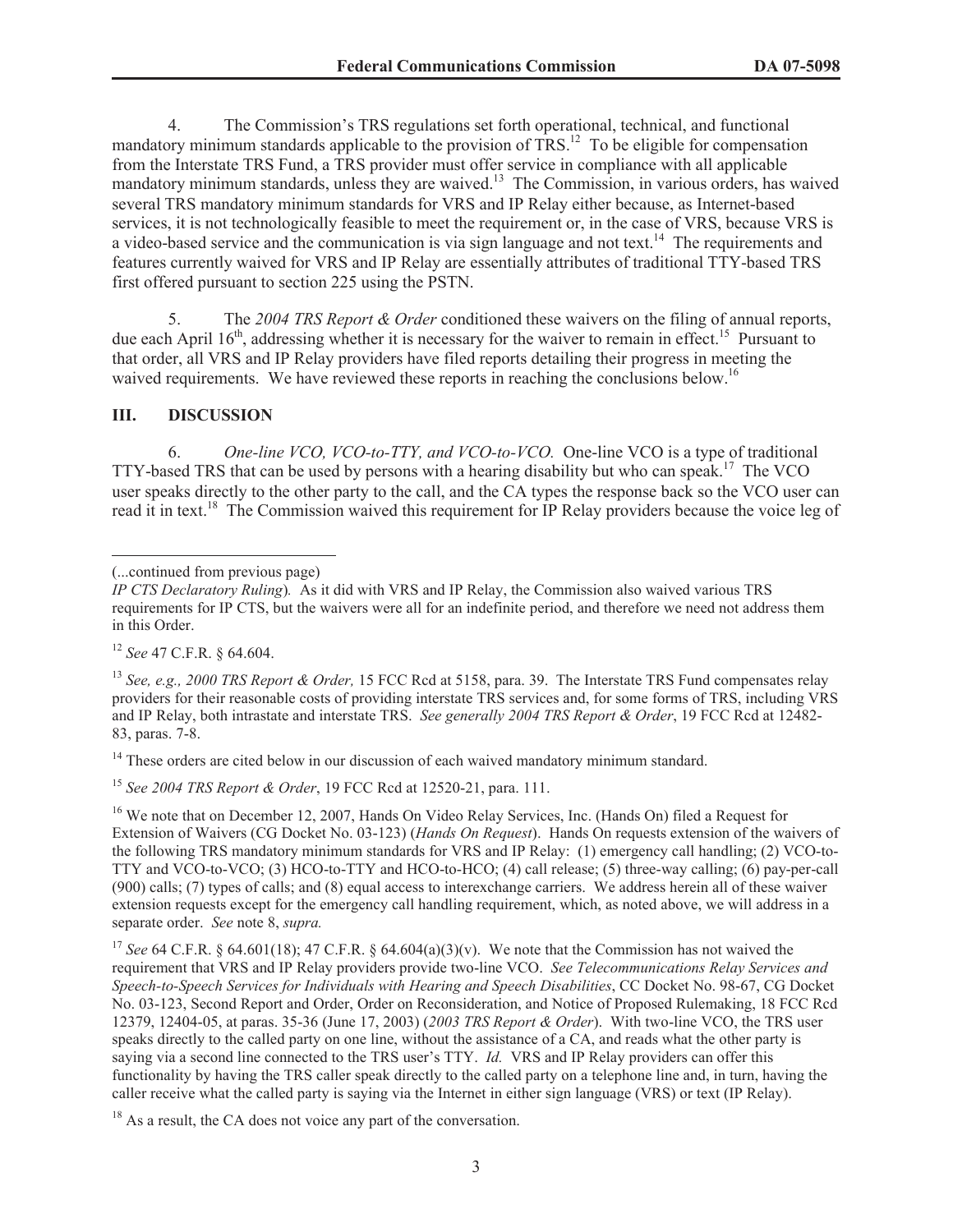a VCO call could not be supported over the Internet.<sup>19</sup> The Commission similarly waived this requirement for VRS.<sup>20</sup> A VCO-to-TTY call allows a relay conversation to take place between a VCO user and a TTY user; a VCO-to-VCO call allows a relay conversation to take place between two VCO users. $21$  Consistent with its treatment of the VCO requirement, the Commission waived these requirements for VRS and IP Relay.<sup>22</sup>

7. We extend the waivers of these requirements for one year. We note that the most recent annual waiver reports reflect that VRS and IP Relay providers cannot provide these services because the Internet cannot support the voice leg of a VCO call with the necessary call quality.<sup>23</sup> Verizon notes, for example, that "uneven and erratic voice quality still remains a barrier sufficient to warrant" the continuance of these waivers.<sup>24</sup> These waivers are again conditioned on the filing of reports, due April  $16<sup>th</sup>$ , 2008, addressing whether it is necessary for the waivers to remain in effect.<sup>25</sup>

8. *One-line HCO, HCO-to-TTY, and HCO-to-HCO.* One-line HCO is a type of traditional TTY-based TRS that can be used by persons with a speech disability but who can hear.  $^{26}$  The HCO user types what he or she wishes to say to the called party, and the CA voices what the HCO user has typed. The HCO user then listens to what the called party says in response.<sup>27</sup> For the same reason the Commission waived the VCO requirement for IP Relay, it did so with respect to the HCO requirement.<sup>28</sup>

<sup>22</sup> *Id.*, 18 FCC Rcd at 12404-05, para. 36 (waiving VCO-to-TTY and VCO-to-VCO requirement for VRS and IP Relay until January 1, 2008).

<sup>23</sup> See AT&T Corp., 2007 Annual Report on TRS Waivers at 4 (April 16, 2007) (AT&T Report); GoAmerica, Inc., 2007 Annual Report on Waived Requirements at 1-2 (April 11, 2007) (GoAmerica Report); Hamilton Relay, Inc., 2007 Annual Report to FCC Concerning Internet Relay and VRS Waivers at 8-9 (April 16, 2007); Hands On Video Relay Services, Inc., 2007 Report on Progress of Meeting Waived Requirements at 7-8 (undated) (Hands On Report); Healinc Telecom, Inc., 2007 Annual Report at 9-10 (April 12, 2007) (Healinc Report); Sorenson Communications, Inc., 2007 VRS and IP Relay Waiver Requirements Report at 4-5 (April 16, 2007) (Sorenson Report); Sprint Nextel Corporation, 2007 Internet and Video Relay Service Annual Progress Report at 4-5 (April 16, 2007) (Sprint Nextel Report); Verizon, 2007 Annual Report on Waived Requirements at 2 (April 16, 2007) (Verizon Report); *see also Hands On Request* at 7-8 .

<sup>24</sup> Verizon Report at 2. Hands On also notes that, with respect to VRS providers handling VCO-to-TTY calls, such calls would require the VRS CA to sign in ASL and type at the same time, which the VRS CA cannot do. Hands On Report at 7.

<sup>25</sup> *See* para. 5, *supra.*

 $27$  As a result, the CA does not type any part of the conversation.

<sup>28</sup> *IP Relay Order on* Reconsideration, 18 FCC Rcd at 4767-68, paras. 15-18 (waiving HCO requirement for IP Relay until January 1, 2008).

<sup>&</sup>lt;sup>19</sup> *IP Relay Declaratory Ruling & Second FNPRM*, 17 FCC Rcd at 7789-90, para. 32 (waiving VCO requirement for IP Relay); *Provision of Improved Telecommunications Relay Services and Speech-to-Speech Services for Individuals with Hearing and Speech Disabilities*, Order on Reconsideration, CC Docket 98-67, 18 FCC Rcd 4761, 4766-68, at paras. 13-18 (March 14, 2003) (*IP Relay Order on Reconsideration*) (extending waiver until January 1, 2008).

<sup>20</sup> *2004 TRS Report & Order*, 19 FCC Rcd at 12527, para 135 (waiving VCO requirement for VRS until January 1, 2008).

<sup>21</sup> *2003 TRS Report & Order*, 18 FCC Rcd at 12403-04, paras. 33-34.

<sup>&</sup>lt;sup>26</sup> *See* 64 CFR § 64.604(8); 47 C.F.R. § 64.604(a)(3)(y). We note that the Commission has not waived the requirement that VRS and IP Relay providers provide two-line HCO. *See 2003 TRS Report & Order,* 18 FCC Rcd at 12404-05, paras. 35-36; note 17, *supra*.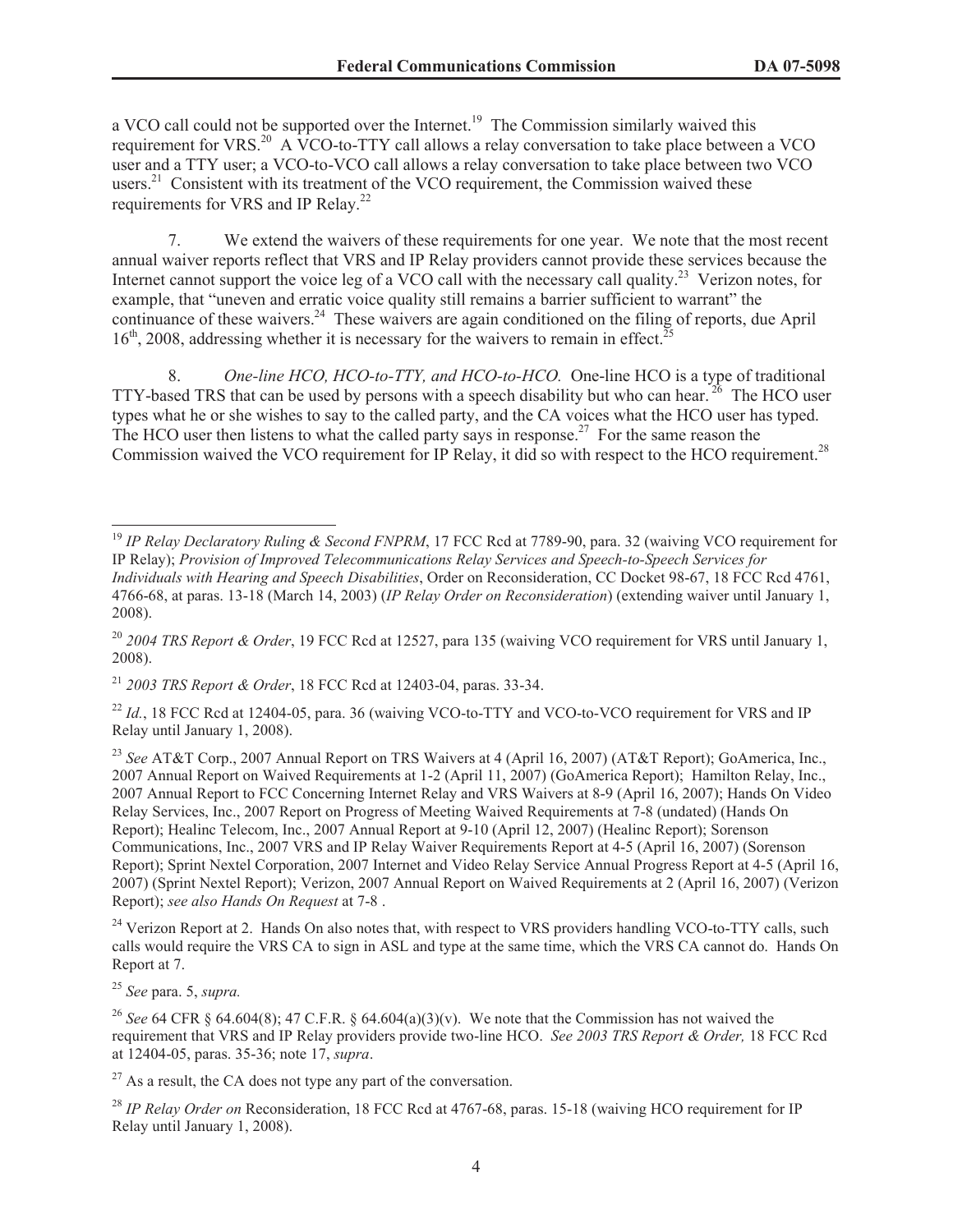The Commission similarly waived this requirement for VRS.<sup>29</sup> An HCO-to-TTY call allows a relay conversation to take place between a HCO user and a TTY user; an HCO-to-HCO call allows a relay conversation to take place between two HCO users.<sup>30</sup> Consistent with its treatment of the HCO requirement, the Commission waived these requirements for VRS and IP Relay.<sup>31</sup>

9. Consistent with our treatment of VCO, and for the same reasons, we extend the waivers of these requirements for one year. We also note that the most recent annual waiver reports reflect that VRS and IP Relay providers cannot provide these services.<sup>32</sup> These waivers are also conditioned on the filing of reports, due April  $16<sup>th</sup>$ , 2008, addressing whether it is necessary for the waivers to remain in effect.<sup>33</sup>

10. *Call Release.* Call release allows a CA to set up a TTY-to-TTY call that, once established, does not require the CA to relay the conversation.<sup>34</sup> In other words, this feature allows the CA to sign-off or be "released" from the telephone line, without triggering a disconnection between two TTY users, after the CA connects the originating TTY caller to the called party's TTY through, *e.g.,* a business switchboard. The Commission waived this requirement for VRS and IP Relay.<sup>35</sup>

11. We extend the waivers of this requirement for one year due to technological infeasibility. This conclusion is supported by the providers' annual waiver reports, which reflect that the Internet leg of the call (via video or text) cannot support call release functionality.<sup>36</sup> Providers note, for example, that presently it is not possible "for software or videophones using *incompatible* protocols to communicate directly after the CA is released from the call."<sup>37</sup> These waivers are also conditioned on the filing of reports, due April  $16<sup>th</sup>$ , 2008, addressing whether it is necessary for the waivers to remain in effect.<sup>38</sup>

12. *Pay-Per-Call (900) calls.* Pay-per-call (900) calls are calls that the person making the call pays for at a charge greater than the basic cost of the call.<sup>39</sup> The Commission waived this requirement for VRS and IP Relay.<sup>40</sup>

<sup>30</sup> *2003 TRS Report & Order*, 18 FCC Rcd at 12403, at paras. 31-32.

<sup>31</sup> *Id.*, 18 FCC Rcd at 12404-05, para. 36 (waiving HCO-to-TTY and HCO-to-HCO requirement for VRS and IP Relay until January 1, 2008).

<sup>32</sup> *See* notes 23 & 24, *supra*; *Hands On Request* at 7-8.

<sup>33</sup> *See* para. 5, *supra.*

<sup>34</sup> *See 2003 TRS Report & Order*, 18 FCC Rcd at 12418-19, paras. 68-69 (requiring call release as a TRS feature); 47 C.F.R. § 64.604(a)(3)(vi).

<sup>35</sup> *2003 TRS Report & Order*, 18 FCC Rcd at 12421, para. 76 (waived until January 1, 2008).

<sup>36</sup> See Communication Access Center for the Deaf and Hard of Hearing, 2007 Annual Report on Progress of Meeting Waived Requirements at 3 (undated) (CAC Report); GoAmerica Report at 3; Hamilton Report at 11; Nordia, Inc., 2007 Annual Progress Report Regarding Waived TRS Standards for IP and VRS at 1 (April 17, 2007) (Nordia Report); Sorenson Report at 9; *see also Hands On Request* at 6.

<sup>37</sup> Snap Report at 10; *see also* Verizon Report at 3-4.

<sup>38</sup> *See* para. 5, *supra.*

<sup>39</sup> *See* 47 C.F.R. § 64.604(a)(3)(iv).

<sup>40</sup> *IP Relay Order on Reconsideration*, 18 FCC Rcd at 4766-68, paras 13-18 (waiving this requirement for IP Relay until January 1, 2008); *2004 TRS Report & Order*, 19 FCC Rcd at 12525-26, paras. 130-32 (extending waiver of this requirement for VRS until January 1, 2008); *see also Telecommunications Relay Services and Speech-to-Speech* 

(continued....)

<sup>29</sup> *2004 TRS Report & Order*, 19 FCC Rcd at 12527, para 135 (waiving HCO requirement for VRS until January 1, 2008).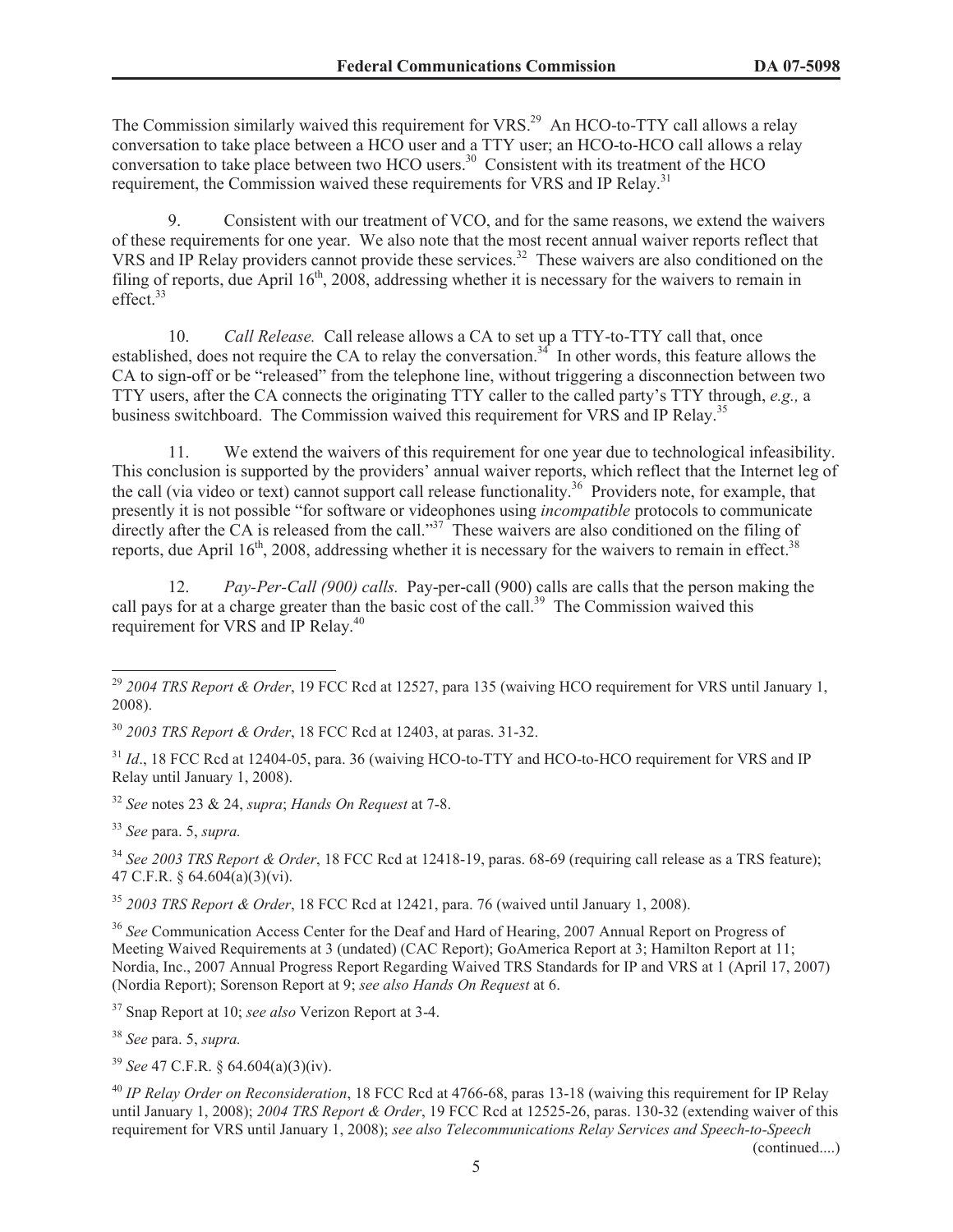13. We extend the waivers of this requirement for VRS and IP Relay for one year. The providers' annual waiver reports reflect there is still no billing mechanism available to handle the charges associated with pay-per-calls.<sup>41</sup> These waivers are also conditioned on the filing of reports, due April 16<sup>th</sup>, 2008, addressing whether it is necessary for the waivers to remain in effect.<sup>42</sup>

14. *Types of Calls (Operated Assisted Calls and Long Distance Calls).* Commission rules require TRS providers to handle any type of call normally handled by common carriers.<sup>43</sup> The Common Carrier Bureau waived the requirement that VRS providers offer operator-assisted calls and bill certain types of calls to the end user, noting that it was not possible to determine if a VRS call is local or long distance. <sup>44</sup> The Common Carrier Bureau required VRS providers to allow calls to be placed using calling cards and/or provide free long distance during the waiver period.<sup>45</sup>

15. We extend the waiver of this requirement for VRS for one year. The providers' annual waiver reports reflect that it remains technologically infeasible for VRS providers to offer operatorassisted calls and to bill for certain types of long distance calls because one leg of the VRS call is transmitted over the Internet.<sup>46</sup> Based on the record, we therefore waive this requirement for VRS for one year as long as providers allow calls to be placed using calling cards and/or provide free long distance calls. This waiver is also conditioned on the filing of a report, due April  $16<sup>th</sup>$ , 2008, addressing whether it is necessary for the waiver to remain in effect. $47$ 

16. *Equal Access to Interexchange Carriers.* The TRS rules require that providers offer TRS users their interexchange carrier of choice to the same extent that such access is provided to voice users.<sup>48</sup> The Commission waived this requirement for VRS providers, noting that it was not possible to determine if a call is long distance and, in any event, the providers could not automatically route the calls to the caller's long distance carrier of choice.<sup>49</sup> The Commission also noted that this waiver was contingent on

<sup>42</sup> *See* para. 5, *supra.*

<sup>43</sup> *See* 47 C.F.R. § 64.604(a)(3).

<sup>44</sup> *2001 VRS Waiver Order,* 17 FCC Rcd at 161, paras. 9-10; *2004 TRS Report & Order,* 19 FCC Rcd at 12521, paras. 113-15. Although this issue has not been raised, we understand that IP Relay providers, for the same reasons as VRS providers, cannot provide these services. Therefore, to avoid any future uncertainty or compliance issues, we waive on our own motion this requirement for IP Relay as long as the providers allow calls to be placed using calling cards and/or to provide free long distance calls. Of course, to the extent IP Relay providers (or VRS providers) are offering or can offer these services, we encourage them to do so.

<sup>45</sup> *2001 VRS Waiver Order,* 17 FCC Rcd at 161, para. 10; *2004 TRS Report & Order,* 19 FCC Rcd at 12521, para. 115.

<sup>46</sup> Hamilton Report at 2; Hands On Report at 3; Sorenson Report at 1; Verizon Report at 4; *see also Hands On Request* at 2-3.

<sup>47</sup> *See* para. 5, *supra.*

<sup>48</sup> *See* 47 C.F.R. § 64.604(b)(3); *see also 2003 TRS Report & Order,* 18 FCC Rcd at 12413-15, paras. 54-61. This requirement is also called the "carrier of choice" requirement.

<sup>49</sup> *2004 TRS Report & Order,* 19 FCC Rcd at 12524, paras. 125-26.

<sup>(...</sup>continued from previous page)

*Services for Individuals with Hearing and Speech Disabilities*, Order, CC Docket No. 98-67, 17 FCC Rcd 157, 164, at para. 19 (Dec. 31, 2001) (*2001 VRS Waiver Order*) (Common Carrier Bureau).

<sup>&</sup>lt;sup>41</sup> AT&T Report at 3-4; CAC Report at 3; GoAmerica Report at 3; Hamilton Report at 5-6; Nordia Report at 2; Sorenson Report at 8; Sprint Report at 4; Verizon Report at 2 & 4. They also note that there is very little demand for this service among VRS and IP Relay users. AT&T Report at 4; GoAmerica Report at 3; Healinc Report at 8; *see also Hands On Request* at 5.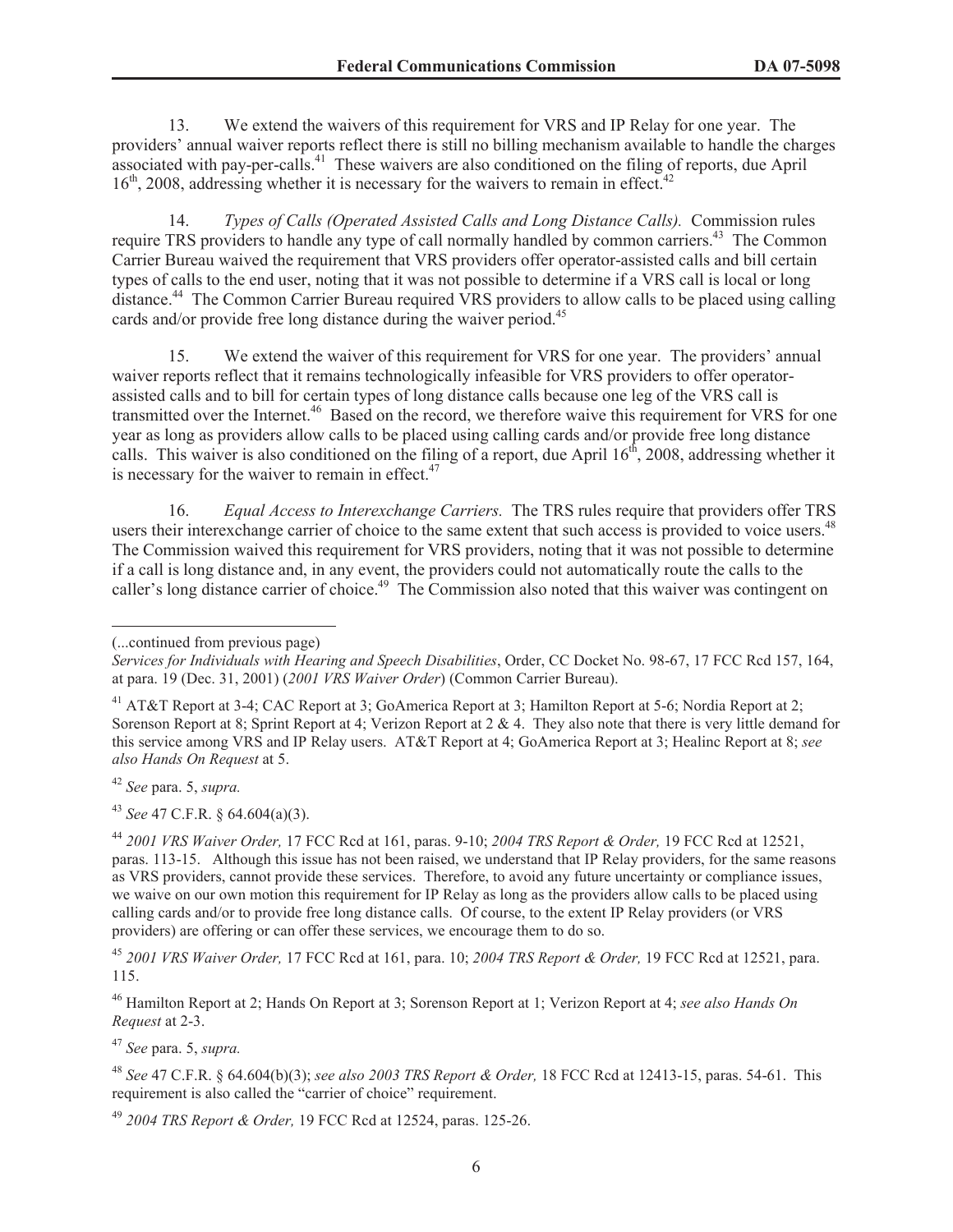VRS providers providing long distance services free of charge to the caller.<sup>50</sup> The Commission waived this requirement for IP Relay indefinitely. 51

17. We extend the waiver of this requirement for VRS for one year. The providers' annual waiver reports reflect that because they cannot determine whether a particular call is local or long distance, they cannot offer carrier of choice but instead do not charge consumers for long distance.<sup>52</sup> Based on the record, we therefore extend this waiver for VRS for one year as long as the providers provide free long distance calls. This waiver is also conditioned on the filing of a report, due April  $16<sup>th</sup>$ , 2008, addressing whether it is necessary for the waiver to remain in effect.<sup>53</sup>

18. *Speech-to-Speech.* In the *2000 TRS Report &* Order the Commission recognized STS as a form of TRS and required that it be offered as a mandatory service.<sup>54</sup> The Commission waived this requirement for indefinitely for VRS and until January 1, 2008, for IP Relay.<sup>55</sup> The Commission noted that STS is speech-based service, whereas VRS is a visual service using interpreters to interpret in sign language over a video connection.<sup>56</sup> With respect to IP Relay, the Commission noted the technical difficulties with respect to voice-initiated calls and the Internet. $57$ 

19. We extend the waiver of this requirement for IP Relay for one year. Providers continue to report that this service, like the VCO and HCO services, cannot be provided via IP Relay because of erratic voice quality.<sup>58</sup> This waiver is also conditioned on the filing of a report, due April  $16<sup>th</sup>$ , 2008, addressing whether it is necessary for the waiver to remain in effect.<sup>5</sup>

20. *Speed Dialing.* Speed dialing allows a TRS user to give the CA a "short-hand" name or number (*e.g.*, "call Mom") for the user's most frequently called telephone numbers.<sup>60</sup> This feature permits a person making a TRS call through a CA to place the call without having to remember or locate the number he or she desires to call. The Commission waived this requirement for VRS and IP Relay.<sup>61</sup>

<sup>53</sup> *See* para. 5, *supra.*

<sup>54</sup> *2000 TRS Report & Order*, 15 FCC Rcd at 5148-51, paras 14-20. STS allows persons with speech disabilities to communicate with voice telephone users through the use or specially trained CAs who understand the speech patterns of persons with disabilities and can repeat the words spoken by that person. *See* 47 C.F.R. § 64.601(10).

<sup>55</sup> *Telecommunications Services for Individuals with Hearing and Speech Disabilities*, Memorandum Opinion and Order and Further Notice of Proposed Rulemaking, CC Docket No. 98-67, 16 FCC Rcd 22948, 22597, at para. 26 (Dec. 21, 2001) (declining to make STS mandatory for VRS); *2004 TRS Report & Order,* 19 FCC Rcd at 12526-27, paras. 134-35 (waiving indefinitely STS requirement for VRS); *IP Relay Order on Reconsideration,* 18 FCC Rcd at 4766-67, paras. 13-14 (waiving STS requirement for IP Relay until January 1, 2008).

<sup>56</sup> *2004 TRS Report & Order,* 19 FCC Rcd at 12528, para. 139.

<sup>57</sup> *IP Relay Order on Reconsideration,* 18 FCC Rcd at 4766, para. 13.

<sup>58</sup> AT&T Report at 4; Sorenson Report at 7; Verizon Report at 2.

<sup>59</sup> *See* para. 5, *supra.*

<sup>60</sup> *See 2003 TRS Report & Order*, 18 FCC Rcd at 12419, paras. 70-71 (requiring speed dialing as a TRS feature); 47 C.F.R. § 64.604(a)(3)(vi).

<sup>61</sup> *2003 TRS Report & Order*, 18 FCC Rcd at 12421, para. 76 (waived until January 1, 2008).

<sup>50</sup> *Id.*

<sup>51</sup> *IP Relay Declaratory Ruling & Second FNPRM*, 17 FCC Rcd at 7789, para. 31.

<sup>52</sup> AT&T Report at 5; CAC Report at 2; GoAmerica Report at 3; Hamilton Report at 4-5; Hands On Report at 3-4; Nordia Report at 1; Sorenson Report at 2-3; Sprint Report at 4; Verizon Report at 4; *see also Hands On Request* at 3-5.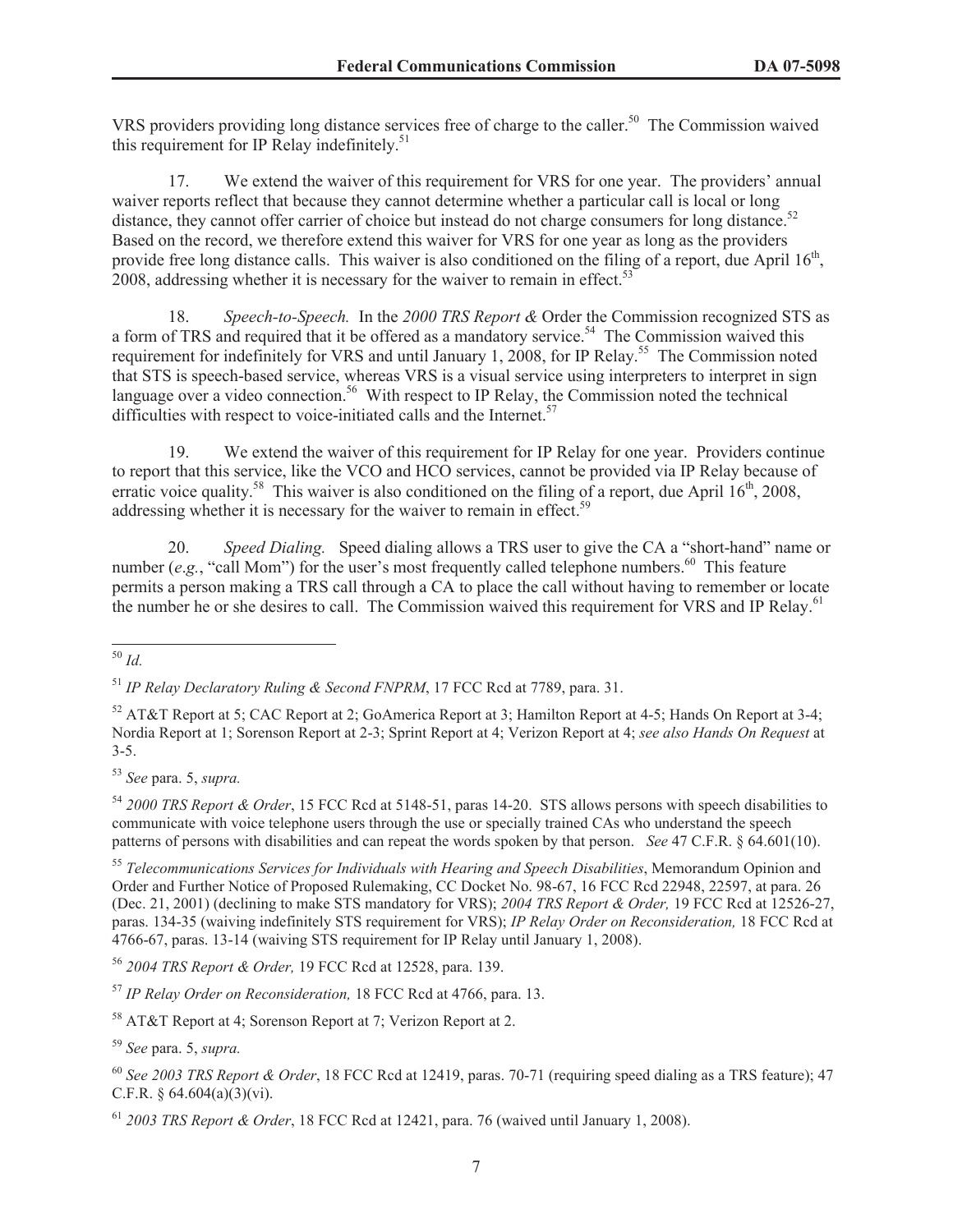21. The record reflects that all VRS providers are currently offering a speed dialing feature, but not all IP Relay providers.<sup>62</sup> Because the record therefore demonstrates that it is technically feasible to offer this service for VRS, we conclude that the waiver of this requirement for VRS is no longer necessary, and therefore we will allow this waiver to expire on January 1, 2008. With respect to IP Relay, because there is conflicting evidence in the record on whether providers can provide this feature, we extend the waiver of this requirement for IP Relay for one year. In light of the fact that some providers report that they are offering this service, however, we anticipate that there will be no further extensions of this waiver. We believe that this additional one year waiver is adequate to address any remaining technical or implementation concerns. This waiver is also conditioned on the filing of a report, due on April  $16<sup>th</sup>$ , 2008, providing updated information on the status of providing this service.<sup>63</sup>

22. *Three-way calling.* The three-way calling feature allows more than two parties to be on the telephone line at the same time with the CA.<sup>64</sup> The Commission waived this requirement for VRS and IP Relay.<sup>65</sup>

23. In the *Three-way Calling Clarification Order,* the Commission clarified the manner in which TRS providers could comply with this rule.<sup>66</sup> The Commission stated that TRS providers will satisfy the three-way calling requirement if they "ensure that the TRS facility or CA facilitates or handles a three-way call, as the CA would handle any TRS call, where and to the extent the three-way call has been arranged by any one of the parties to the call, *e.g.,* using a party's LEC-provided custom calling service (CCS), by bridging two telephone lines via customer terminal equipment, or by some other means."<sup>67</sup> The Commission further clarified "that TRS providers are not required to be able to arrange, initiate, or set up a three-way call (but they may do so)… so long as the provider is able to handle or facilitate a three-way call, in some manner, whether initiated by one of the parties to the call *or* set up by the provider."<sup>68</sup>

24. VRS and IP Relay providers have reported that they are providing three-way calling in accordance with the *Three-way Calling Clarification Order*. <sup>69</sup> Because the record therefore demonstrates that it is technically feasible to offer this service, we conclude that these waivers are no longer necessary and therefore will allow these waivers to expire on January 1, 2008.

 $62$  CAC Report at 4; GoAmerica Report at 4; Hamilton Report at 11; Hands On Report at 7; Nordia Report at 2; Sprint Nextel Report at 11. *See also* Hands On Request for Extension of Waivers (Dec. 12, 2007) at 7 (noting that Hands On offers this feature and therefore does not need an extension of the waiver). Sorenson reports that presently it does not offer this service for IP Relay; while Sorenson notes that it plans to offer this service in the future, Sorenson's report does not indicate that it will be able to offer this service by January 1, 2008. Sorenson Report at 9.

<sup>63</sup> *See* para. 5, *supra.*

<sup>64</sup> *See 2003 TRS Report & Order*, 18 FCC Rcd at 12419-21, paras. 71-75 (requiring three-way calling as a TRS feature); 47 C.F.R. § 64.604(a)(3)(vi).

<sup>65</sup> *2003 TRS Report & Order*, 18 FCC Rcd at 12421, para. 76 (waived until January 1, 2008).

<sup>66</sup> *See Telecommunications Relay Services and Speech-to-Speech Services for Individuals with Hearing and Speech Disabilities, Order,* CC Docket No. 98-67 and CG Docket No. 03-123, 20 FCC Rcd 3689 (CGB Feb. 18, 2005) (*Three-way Calling Clarification Order*).

<sup>67</sup> *Id.,* 20 FCC Rcd at 3691, para. 8.

<sup>68</sup> *Id.*

<sup>69</sup> *See, e.g.,* Hamilton Report at 10; Hands On Report at 6; Sprint Report at 10; Verizon Report at 3 & 4.